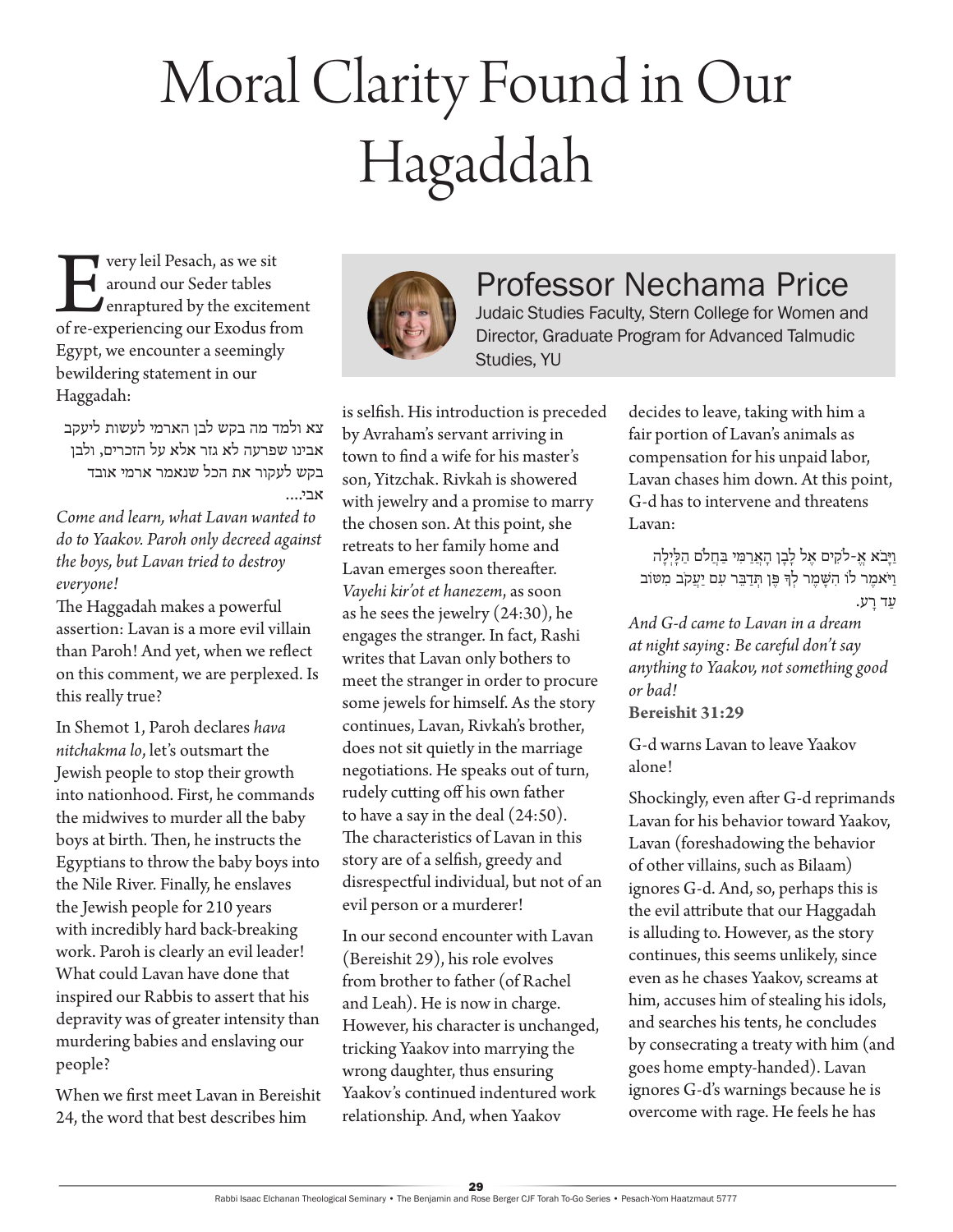been robbed of his family, his animals, his possession, and needs to confront Yaakov. He showed disrespect to G-d by ignoring his warning, but he does no physical harm to Yaakov. So we are still left with our question of where do we see Lavan being more evil than Paroh?

# Looking for Answers

To begin formulating an understanding of our statement in the Hagaddah, we must search further for answers. Fortunately, we are helped because many of the mefarshim are disturbed by this concern as well.

#### **Rashi**

Rashi asserts that Lavan's plan was to murder Yaakov. When chasing Yaakov, his true intention is to kill our third founding father, thus negating the future Jewish nation. G-d warns him specifically because G-d knew Lavan's true intentions. Then, after being warned, Lavan changes his plan. Instead of murdering Yaakov, he simply yells at him. Accordingly, the Haggadah is telling us that we blame Lavan for his evil intentions. Had Lavan murdered Yaakov, he would have prevented the creation of the Jewish nation. Just that consideration makes him worse than Paroh.<sup>1</sup>

#### **Abarbanel**

A second approach is found in the Abarbanel. He writes that Lavan's true intentions are revealed to us in his words to Yaakov (when he catches up to him):

וַיַּעַן לָבָן וַיֹּאמֶר אֵל יַעֲקֹב הַבָּנוֹת בְּנֹתַי וְהַבָּנִים בָ נַי וְ הַ צֹאן צֹאנִ י וְ כֹל אֲ ֶשר אַ תָ ה רֹאֶ ה לִ י הּוא וְ לִ בְ נֹתַ י מָ ה אֶ עֱ שֶ ה לָ אֵ לֶ ה הַ ּיֹום אֹו לִ בְ נֵיהֶ ן אֲ ֶשר יָלָ דּו.

*Lavan answered and said to Yaakov: The daughters are my daughters, the sons*  *are my sons, and the flocks are my flocks, and all that you see is mine! Yet what can I do now about my daughters or the children they gave birth to?* **Bereishit 31:26**

Lavan thinks it is all his! Everything that Yaakov attained during his servitude is really his, and none of it is Yaakov's. Lavan's intention is to reclaim everything from Yaakov. He wants to reclaim his daughters, his grandchildren, and all of his wealth, thereby impeding Yaakov's return to Israel and creation of the chosen nation. Again, Lavan's desire to forego the formation of the entire Jewish nation could be the basis for determining that he is worse than Paroh.

## **The Vilna Gaon**

An additional approach can be found in the Haggadah of the Gra: We don't know the terrible transgressions that Lavan wanted to do to Yaakov, and that is precisely the lesson of the Haggadah! Chazal are teaching us that terrible calamities can happen to us throughout history but G-d protects us from them. Recognize all the miracles that G-d does for us all the time—even those we don't know about. $2$ 

# An Alternative Perspective

These are three possible perspectives from the mefarshim to address why the Haggadah accuses Lavan of being worse than Paroh. However, there is a completely different perspective that we can consider regarding Lavan and his persona. Perhaps Lavan really isn't all that evil. Let us revisit the Lavan stories with this new perspective and then consider what this means for our understanding of the passage in the Haggadah.

In that first story of Lavan, Bereishit 24, we observe Lavan mimicking the actions of Avraham by performing the mitzvah of *hachnasat orchim*, inviting guests. He rushes to greet the servant of Avraham, offers him a place to stay, water to wash his feet, food and drink to satiate for him and his animals. Recall that providing water to him and his animals resembles Rivkah's actions, which was the very reason she merited marrying Yitzchak, and joining the Jewish nation.

Further, Sforno<sup>3</sup> writes that the Torah notes that Lavan saw the jewelry only to teach us that his hurrying to greet the stranger stems from his heartfelt appreciation for how nicely the guest treated his sister, Rivkah. Lavan is a loving, protective brother. He takes such an active role in the marriage negotiations—even cutting off his father—only to ensure his sister's wellbeing. His concern is entirely for her (hence, his desire for her to remain at home for as long as possible— Bereishit 24:55—and assurance that she wasn't being forced to leave home and marry a stranger). It is Lavan who insists on asking Rivkah for consent before being sent away (24:57). He is only looking out for the welfare of his sister! In addition to helping Rivkah, it is Lavan who recognizes Hashem as the G-d of the world as he admits to the servant, *meHashem yatza davar*, this marriage was made in Heaven (24:50)! Therefore, in the first story of Lavan, we learn three things about him: He is a gracious host, protective of his sister, and G-d-aware. At this point, he doesn't sound terribly evil!

In our second Lavan story, Yaakov is running from Esav, and needs a place to stay. He is all alone, penniless and terrified that his brother will hunt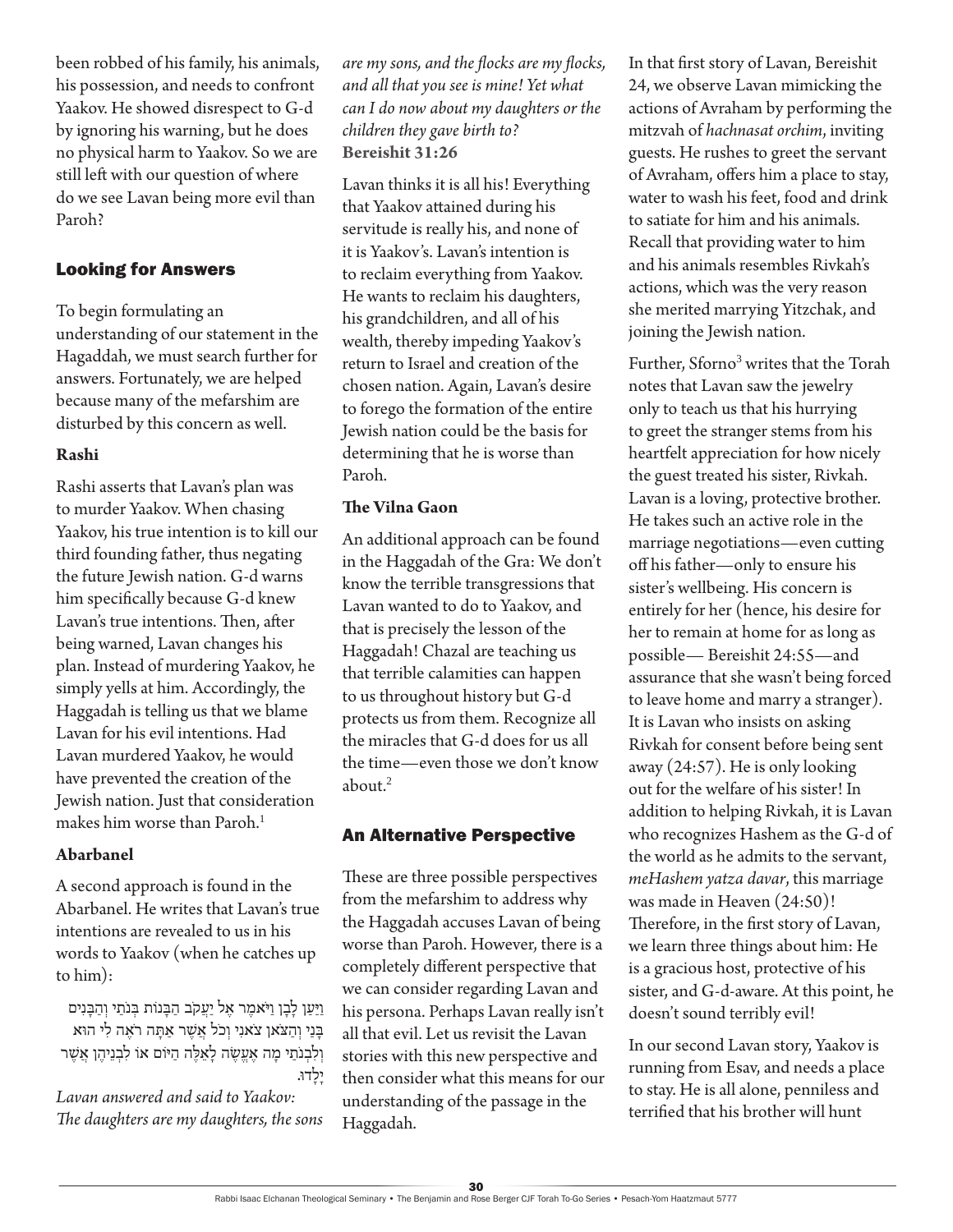him down. He desperately looks for his uncle's home as a place of respite. Lavan doesn't hesitate, invites Yaakov into his home, provides him with food and shelter, and much more. In fact, he invites Yaakov to be part of his household and family. He provides Yaakov with employment and offers a salary. It is Yaakov who insists on working for free in return for marrying Rachel and marrying into the family  $(29:15-18).$ 

So why does Lavan trick Yaakov into marrying Leah? The answer is simple. The same Lavan who goes out of his way to protect his sister Rivkah, has grown up and become an over-protective father. Leah, his older daughter, does not share the physical beauty of his younger daughter Rachel:

וְעֵינֵי לֵאָה רַכּוֹת וְרָחֵל הָיִתָה יִפַּת תֹּאַר וִיפַּת מַ רְ אֶ ה. *Leah has sensitive eyes and Rachel was beautiful.* **Bereishit 29:17**

From the missing statement of her beauty (as it states about almost all famous women in the  $Torah<sup>4</sup>$ ), the Torah is politely implying that she is not! [Alternatively, this phrase may even mean that she was sickly. Chizkuni (29:9) infers that the sensitivity in her eyes prevents outside exposure for long periods, hence it is Rachel—and not Leah—who tends the sheep.<sup>5</sup>] And the worries of an over-protective father with a less than beautiful older daughter are exacerbated by society's norms:

וַ יֹּאמֶר לַבַן לֹא יֵעֲשֶׂה כֵן בִּמְקוֹמֵנוּ לַתֵת הַצִּעִירַה לִפְנֵי הַבְּכִירַה. *Lavan said, it is not done where we live to marry off the younger daughter before the older.* Bereishit 29:26

He tries to spare his daughter from the social stigma associated with a younger sister marrying first. It is for this reason that he tricks Yaakov into marrying Leah. Although wrong, it is hard to blame Lavan for all the problems in the future of the Jewish people that result from that action.

So we are forced to look to our third Lavan story, Bereishit 31, to figure out how he is worse than Paroh. There, Lavan chases Yaakov out of desperation and heartache. His son-in-law, two daughters and twelve grandchildren just moved away without saying goodbye. This is exactly what he says to Yaakov:

וַ יֹּאמֵר לַבַן לִיַעֲקֹב מֶה עַשִׂיתַ וַתְּגִנֹב אֶת לְבַבִי וַתְּנַהֶג אֶת בְּנֹתֵי כִּשְׁבִיוֹת חַרֶב. *Lavan said to Yaakov: What did you do?! You stole my heart and you treated my daughters like war captives.* **Bereishit 31:26**

This is not a murderer talking, but rather a desperate, broken man who can't understand why his family just moved away without saying a word. Evidently, even after being warned by G-d to desist, the pain of losing his family overwhelms his behavior. His last words to Yaakov are to instruct him to be good to his wives, Lavan's daughters (31:50). To the end, he is a protective father.

When we appraise Lavan from this perspective, he may not appear righteous, but neither is he a villain. And certainly he doesn't appear worse than Paroh. Evidently, the Haggadah is forcing us to think about Lavan from two perspectives: (1) Pure evil and (2) his implied attributes from the *pshat*, simple read of the Torah.

But if so, why does the Hagaddah choose to present Lavan as evil?

The answer is simple: Chazal generally

present all villains in Tanach as extremely bad. Thus, the Gemara, in *Megillah* 11a, explains the word *hu* found before the name of a villain in Torah:

> הוא אחשורוש הוא ברשעו מתחילתו ועד סופו הוא עשו הוא ברשעו מתחילתו ועד סופו.

*"He is Achashverosh," he was evil from his beginning to his end. "He is Esav" he was evil from his beginning to his end.*  The word *hu* is coming to teach us that a villain is uncomplicated and is not capable of change; he is evil from the very beginning of his life until he dies.

Why do our Rabbis do this? Simple! The role of Chazal is not to record what transpired in history but rather to impart the values of history. We should learn about the good from virtuous people and learn to avoid the attributes of the evil ones. This explains why every villain in Torah is contrasted to a hero, the person with all of the positive attributes.<sup>6</sup>

The focus of Chazal's message is to make the moral picture clear. Good versus evil and heroes versus villains. Of course, the hero has to win. Therefore, in the narrative of Yaakov's growth, we contrast him to two horrible characters, Lavan and Esav. In this moral vision, Lavan hates everything that Yaakov represents, and wants to upend it all, just as Esav does. The message of our Rabbis is moral clarity.

This message is foundational for the Seder night. Reading the Haggadah is central to *sippur yetziat Mitzrayim*, experiencing the story of our journey out of Egypt. The focus of this mitzvah is *vehigadeta levincha*, sharing the message with our children. Precisely at the Seder, we impart to our progeny the difference between heroes and villains. In fact, our